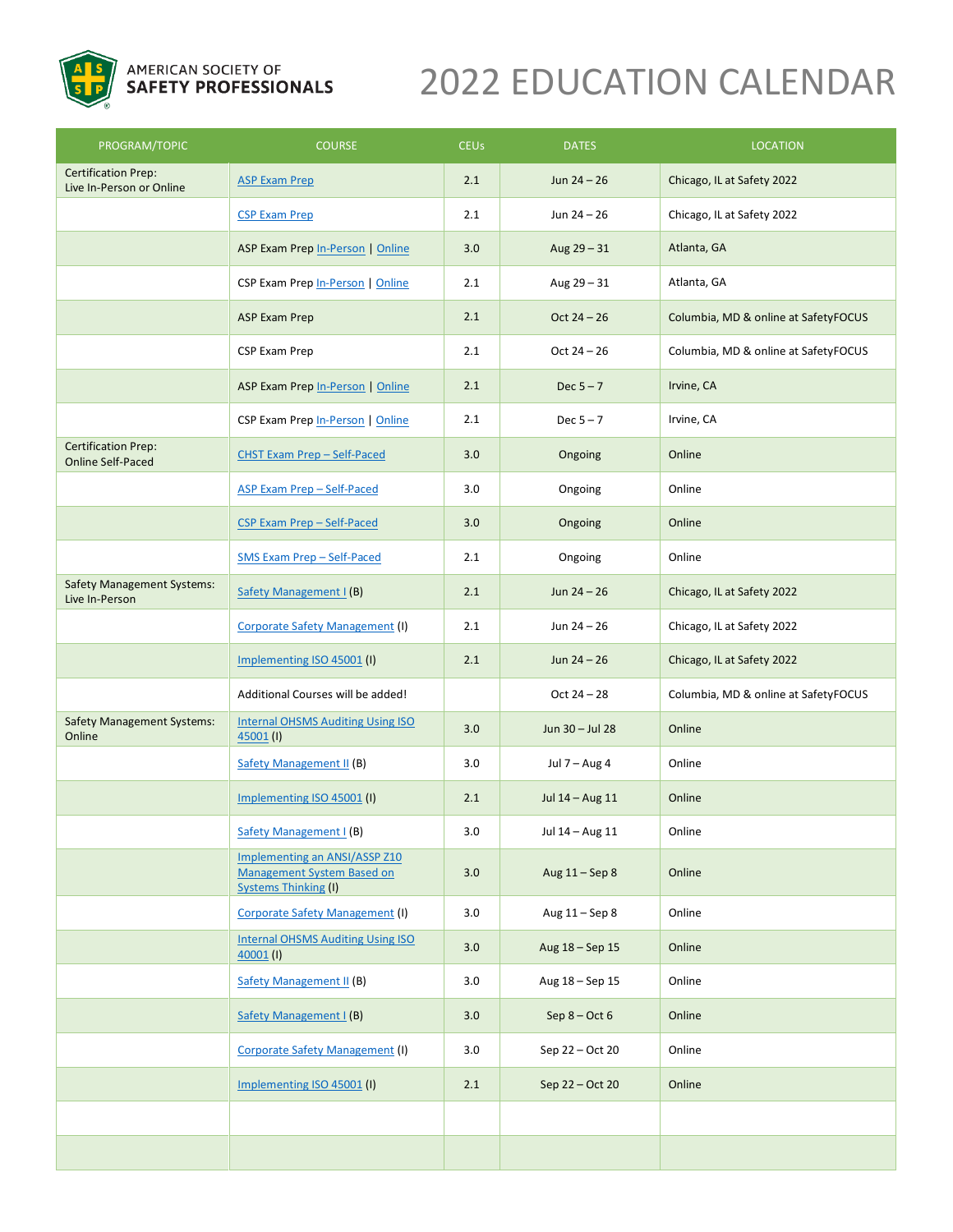| PROGRAM/TOPIC                                                 | <b>COURSE</b>                                                                               | <b>CEUs</b> | <b>DATES</b>    | <b>LOCATION</b>                      |
|---------------------------------------------------------------|---------------------------------------------------------------------------------------------|-------------|-----------------|--------------------------------------|
| <b>Risk Assessment &amp;</b><br>Management:<br>Live In-Person | <b>Risk Assessment (I)</b>                                                                  | 2.1         | Jun $24 - 26$   | Chicago, IL at Safety 2022           |
|                                                               | <b>Managing Risk Is More Than Risk</b><br>Assessment (I)                                    | 0.7         | <b>Jun 26</b>   | Chicago, IL at Safety 2022           |
| Risk Assessment &<br>Management:<br>Online Instructor-Led     | <b>Risk Assessment Course (I)</b>                                                           | 2.1         | Jul 14 - Aug 11 | Online                               |
|                                                               | <b>Risk Assessment Course (I)</b>                                                           | 2.1         | Sep 22 - Oct 20 | Online                               |
|                                                               | <b>Enterprise Risk Management for</b><br><b>Safety Professionals (I)</b>                    | 3.0         | Sep 22 - Oct 20 | Online                               |
|                                                               | Additional Courses will be added!                                                           |             | $Oct 24 - 28$   | Columbia, MD & online at SafetyFOCUS |
| Business & Leadership:<br>Live In-Person                      | Crushing It: How the Exceptional<br><b>Become That Way (I)</b>                              | 0.7         | <b>Jun 26</b>   | Chicago, IL at Safety 2022           |
|                                                               | <b>Advanced Safety Management</b><br>Methods (A)                                            | 2.1         | Jun $24 - 26$   | Chicago, IL at Safety 2022           |
|                                                               | ANSI/ASSP Z16: Safety Metrics for the<br>Modern Safety Professional (I)                     | 0.7         | <b>Jun 26</b>   | Chicago, IL at Safety 2022           |
|                                                               | Business & Safety Link Program                                                              |             | Spring 2022     | Launching soon!                      |
|                                                               | Additional Courses will be added!                                                           |             | $Oct 24 - 28$   | Columbia, MD & online at SafetyFOCUS |
| <b>Fall Protection:</b><br>Online Instructor-Led              | <b>Managed Fall Protection (B/I)</b>                                                        | 2.1         | Jul 21 - Aug 18 | Online                               |
|                                                               | Additional Courses will be added!                                                           |             | $Oct 24 - 28$   | Columbia, MD & online at SafetyFOCUS |
| Standards & Compliance:<br>In-Person                          | <b>Electrical Safe Work Practices with</b><br>Application of NFPA 70E (2021 Edition)<br>(1) | 1.4         | Jun 25 - 26     | Chicago, IL at Safety 2022           |
|                                                               | Additional Courses will be added!                                                           |             | $Oct 24 - 28$   | Columbia, MD & online at SafetyFOCUS |



Course Level Guide: (B) Beginner (I) Intermediate (A) Advanced

ASSP is accredited by the International Association for Continuing Education and Training (IACET) and is authorized to issue the IACET CEU.



AMERICAN SOCIETY OF **SAFETY PROFESSIONALS** 

For more information: Visit assp.org

Call: +1 847-699-2929 Monday - Friday 8:30am - 5:00pm CST